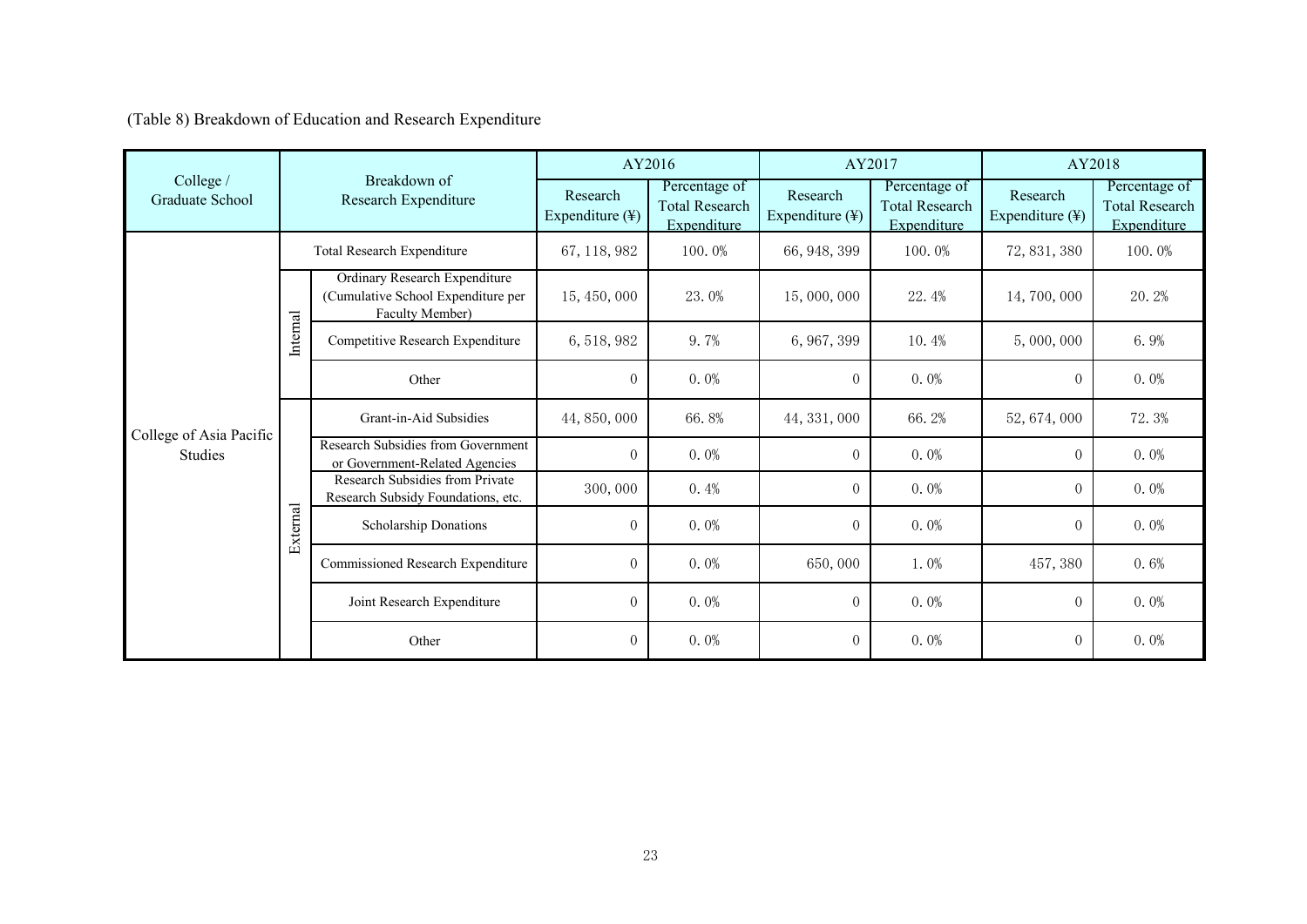|                              | Breakdown of<br>Research Expenditure |                                                                                        | AY2016                      |                                                       | AY2017                      |                                                       | AY2018                                  |                                                       |
|------------------------------|--------------------------------------|----------------------------------------------------------------------------------------|-----------------------------|-------------------------------------------------------|-----------------------------|-------------------------------------------------------|-----------------------------------------|-------------------------------------------------------|
| College /<br>Graduate School |                                      |                                                                                        | Research<br>Expenditure (¥) | Percentage of<br><b>Total Research</b><br>Expenditure | Research<br>Expenditure (¥) | Percentage of<br><b>Total Research</b><br>Expenditure | Research<br>Expenditure $(\frac{1}{2})$ | Percentage of<br><b>Total Research</b><br>Expenditure |
|                              | Total Research Expenditure           |                                                                                        | 45, 895, 993                | 100.0%                                                | 45, 529, 120                | 100.0%                                                | 35, 651, 772                            | 100.0%                                                |
|                              | Internal                             | Ordinary Research Expenditure<br>(Cumulative School Expenditure per<br>Faculty Member) | 12, 450, 000                | 29.7%                                                 | 11, 100, 000                | 27.1%                                                 | 11, 250, 000                            | 31.6%                                                 |
|                              |                                      | Competitive Research Expenditure                                                       | 4, 885, 993                 | $9.0\%$                                               | 5, 449, 120                 | 10.6%                                                 | 3, 100, 000                             | 8.7%                                                  |
| College of International     |                                      | Other                                                                                  | $\overline{0}$              | $0.0\%$                                               | $\overline{0}$              | $0.0\%$                                               | $\overline{0}$                          | $0.0\%$                                               |
|                              | External                             | Grant-in-Aid Subsidies                                                                 | 26, 390, 000                | 39.4%                                                 | 25, 350, 000                | 57.5%                                                 | 18, 925, 000                            | 53.1%                                                 |
| Management                   |                                      | Research Subsidies from Government<br>or Government-Related Agencies                   | $\Omega$                    | $0.0\%$                                               | $\theta$                    | $0.0\%$                                               | $\overline{0}$                          | $0.0\%$                                               |
|                              |                                      | Research Subsidies from Private<br>Research Subsidy Foundations, etc.                  | 2, 170, 000                 | 20.6%                                                 | 1,630,000                   | 4.7%                                                  | $\overline{0}$                          | $0.0\%$                                               |
|                              |                                      | Scholarship Donations                                                                  | $\overline{0}$              | $0.0\%$                                               | $\theta$                    | $0.0\%$                                               | 1,000,000                               | 2.8%                                                  |
|                              |                                      | Commissioned Research Expenditure                                                      | $\overline{0}$              | $0.0\%$                                               | $\overline{0}$              | $0.0\%$                                               | $\overline{0}$                          | $0.0\%$                                               |
|                              |                                      | Joint Research Expenditure                                                             | $\overline{0}$              | 1.3%                                                  | 2,000,000                   | $0.0\%$                                               | 1, 376, 772                             | 3.9%                                                  |
|                              |                                      | Other                                                                                  | $\overline{0}$              | $0.0\%$                                               | $\overline{0}$              | $0.0\%$                                               | $\overline{0}$                          | $0.0\%$                                               |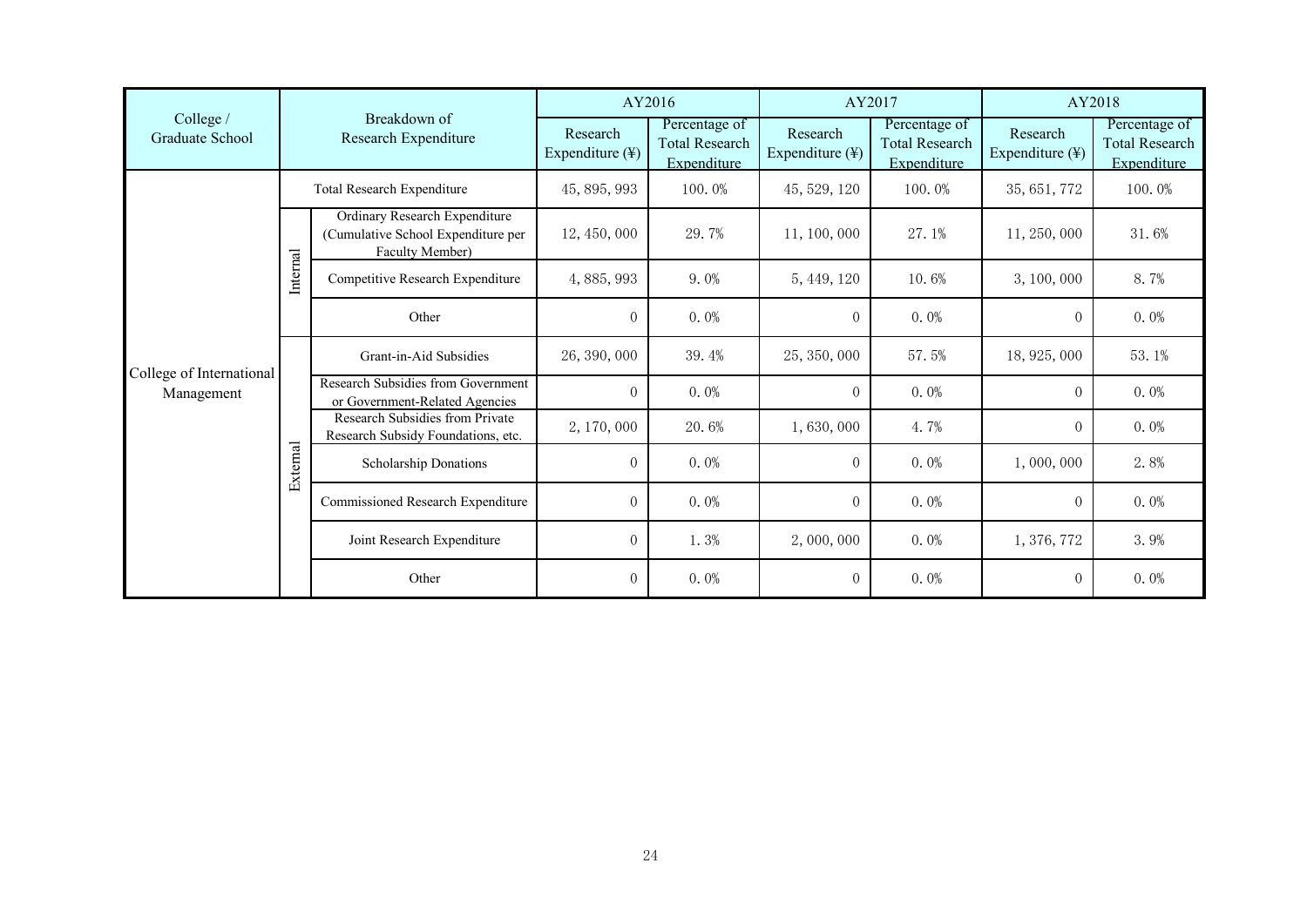|                                  | Breakdown of<br>Research Expenditure |                                                                                               | AY2016                      |                                                              | AY2017                      |                                                       | AY2018                                  |                                                       |
|----------------------------------|--------------------------------------|-----------------------------------------------------------------------------------------------|-----------------------------|--------------------------------------------------------------|-----------------------------|-------------------------------------------------------|-----------------------------------------|-------------------------------------------------------|
| College /<br>Graduate School     |                                      |                                                                                               | Research<br>Expenditure (¥) | Percentage of<br><b>Total Research</b><br><b>Expenditure</b> | Research<br>Expenditure (¥) | Percentage of<br><b>Total Research</b><br>Expenditure | Research<br>Expenditure $(\frac{1}{2})$ | Percentage of<br><b>Total Research</b><br>Expenditure |
|                                  | Total Research Expenditure           |                                                                                               | 5,040,000                   | 100.0%                                                       | 4,570,500                   | 100.0%                                                | 7, 400, 000                             | 100.0%                                                |
|                                  | Internal                             | <b>Ordinary Research Expenditure</b><br>(Cumulative School Expenditure per<br>Faculty Member) | 3,000,000                   | 59.5%                                                        | 3,000,000                   | 65.6%                                                 | 2, 400, 000                             | 32.4%                                                 |
|                                  |                                      | Competitive Research Expenditure                                                              | 350,000                     | 6.9%                                                         | 10,500                      | 0.2%                                                  | 600,000                                 | $8.1\%$                                               |
|                                  |                                      | Other                                                                                         | $\overline{0}$              | $0.0\%$                                                      | $\overline{0}$              | $0.0\%$                                               | $\overline{0}$                          | $0.0\%$                                               |
|                                  | External                             | Grant-in-Aid Subsidies                                                                        | 1,690,000                   | 33.5%                                                        | 1,560,000                   | 34.1%                                                 | 3, 300, 000                             | 44.6%                                                 |
| Center for Language<br>Education |                                      | Research Subsidies from Government<br>or Government-Related Agencies                          | $\overline{0}$              | $0.0\%$                                                      | $\theta$                    | $0.0\%$                                               | $\overline{0}$                          | $0.0\%$                                               |
|                                  |                                      | Research Subsidies from Private<br>Research Subsidy Foundations, etc.                         | $\overline{0}$              | $0.0\%$                                                      | $\theta$                    | $0.0\%$                                               | 1, 100, 000                             | 14.9%                                                 |
|                                  |                                      | Scholarship Donations                                                                         | $\Omega$                    | $0.0\%$                                                      | $\theta$                    | $0.0\%$                                               | $\overline{0}$                          | $0.0\%$                                               |
|                                  |                                      | Commissioned Research Expenditure                                                             | $\overline{0}$              | $0.0\%$                                                      | $\theta$                    | $0.0\%$                                               | $\overline{0}$                          | $0.0\%$                                               |
|                                  |                                      | Joint Research Expenditure                                                                    | $\overline{0}$              | $0.0\%$                                                      | $\theta$                    | $0.0\%$                                               | $\overline{0}$                          | $0.0\%$                                               |
|                                  |                                      | Other                                                                                         | $\overline{0}$              | $0.0\%$                                                      | $\boldsymbol{0}$            | $0.0\%$                                               | $\overline{0}$                          | $0.0\%$                                               |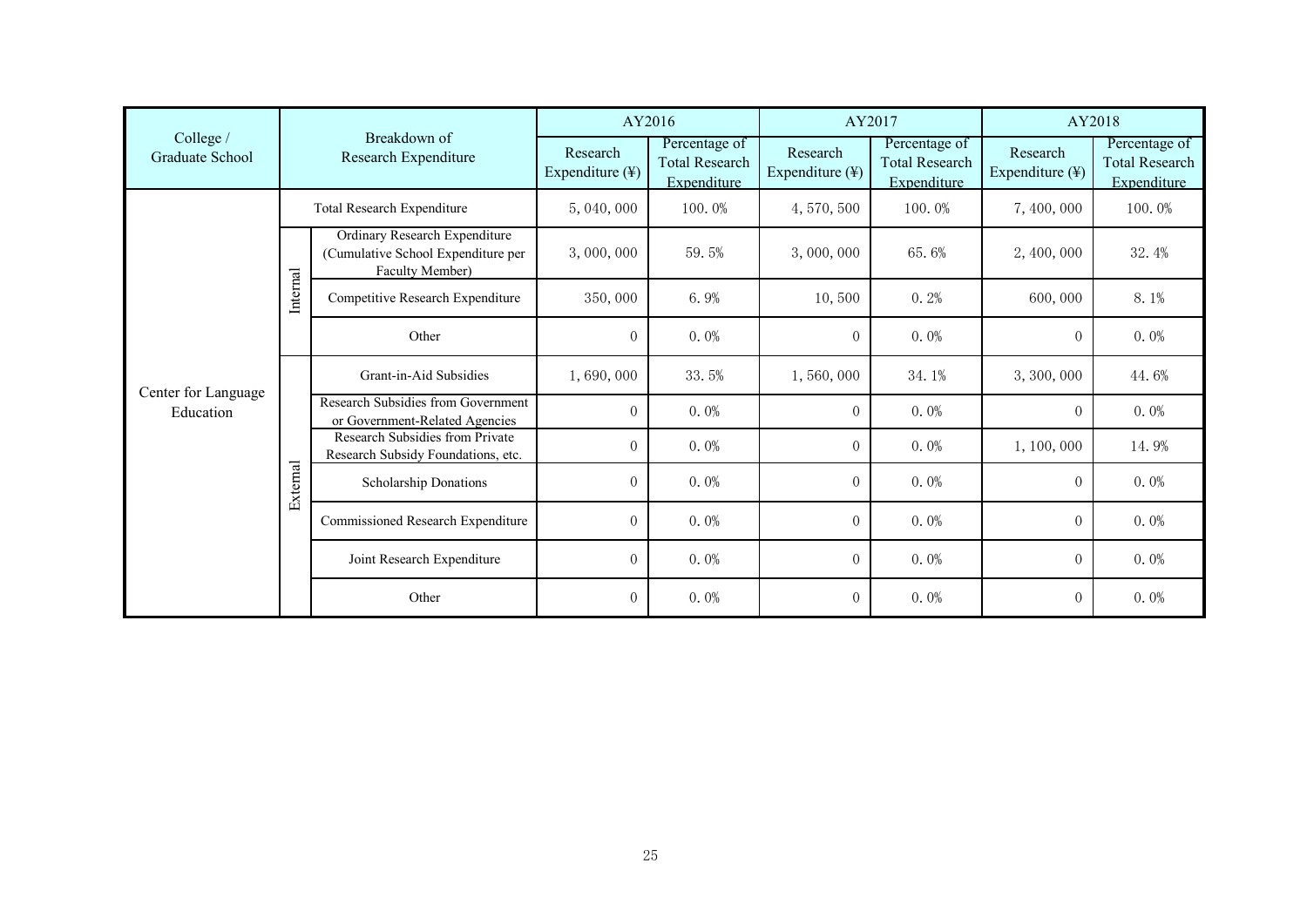|                                     |                                      |                                                                                               | AY2016                      |                                                       | AY2017                                  |                                                       | AY2018                      |                                                       |
|-------------------------------------|--------------------------------------|-----------------------------------------------------------------------------------------------|-----------------------------|-------------------------------------------------------|-----------------------------------------|-------------------------------------------------------|-----------------------------|-------------------------------------------------------|
| College /<br>Graduate School        | Breakdown of<br>Research Expenditure |                                                                                               | Research<br>Expenditure (¥) | Percentage of<br><b>Total Research</b><br>Expenditure | Research<br>Expenditure $(\frac{1}{2})$ | Percentage of<br><b>Total Research</b><br>Expenditure | Research<br>Expenditure (¥) | Percentage of<br><b>Total Research</b><br>Expenditure |
|                                     | Total Research Expenditure           |                                                                                               | 4, 110, 000                 | 100.0%                                                | 5, 979, 770                             | 100.0%                                                | 5, 450, 000                 | 100.0%                                                |
| Educational                         | Internal                             | <b>Ordinary Research Expenditure</b><br>(Cumulative School Expenditure per<br>Faculty Member) | 2,700,000                   | 65.5%                                                 | 2,700,000                               | 65.7%                                                 | 3,000,000                   | 55.0%                                                 |
|                                     |                                      | Competitive Research Expenditure                                                              | 600,000                     | 21.8%                                                 | 549,770                                 | 14.6%                                                 | 500,000                     | 9.2%                                                  |
|                                     |                                      | Other                                                                                         | $\overline{0}$              | $0.0\%$                                               | $\overline{0}$                          | $0.0\%$                                               | $\overline{0}$              | $0.0\%$                                               |
|                                     | External                             | Grant-in-Aid Subsidies                                                                        | $\Omega$                    | $0.0\%$                                               | 2,730,000                               | $0.0\%$                                               | 1,950,000                   | 35.8%                                                 |
| Development and<br>Learning Support |                                      | Research Subsidies from Government<br>or Government-Related Agencies                          | $\Omega$                    | $0.0\%$                                               | $\overline{0}$                          | $0.0\%$                                               | $\Omega$                    | $0.0\%$                                               |
| Center                              |                                      | Research Subsidies from Private<br>Research Subsidy Foundations, etc.                         | $\overline{0}$              | $0.0\%$                                               | $\overline{0}$                          | $0.0\%$                                               | $\overline{0}$              | $0.0\%$                                               |
|                                     |                                      | Scholarship Donations                                                                         | $\Omega$                    | $0.0\%$                                               | $\overline{0}$                          | $0.0\%$                                               | $\overline{0}$              | $0.0\%$                                               |
|                                     |                                      | Commissioned Research Expenditure                                                             | 810,000                     | $0.0\%$                                               | $\overline{0}$                          | 19.7%                                                 | $\Omega$                    | $0.0\%$                                               |
|                                     |                                      | Joint Research Expenditure                                                                    | $\Omega$                    | 12.7%                                                 | $\Omega$                                | $0.0\%$                                               | $\overline{0}$              | $0.0\%$                                               |
|                                     |                                      | Other                                                                                         | $\overline{0}$              | $0.0\%$                                               | $\overline{0}$                          | $0.0\%$                                               | $\overline{0}$              | $0.0\%$                                               |